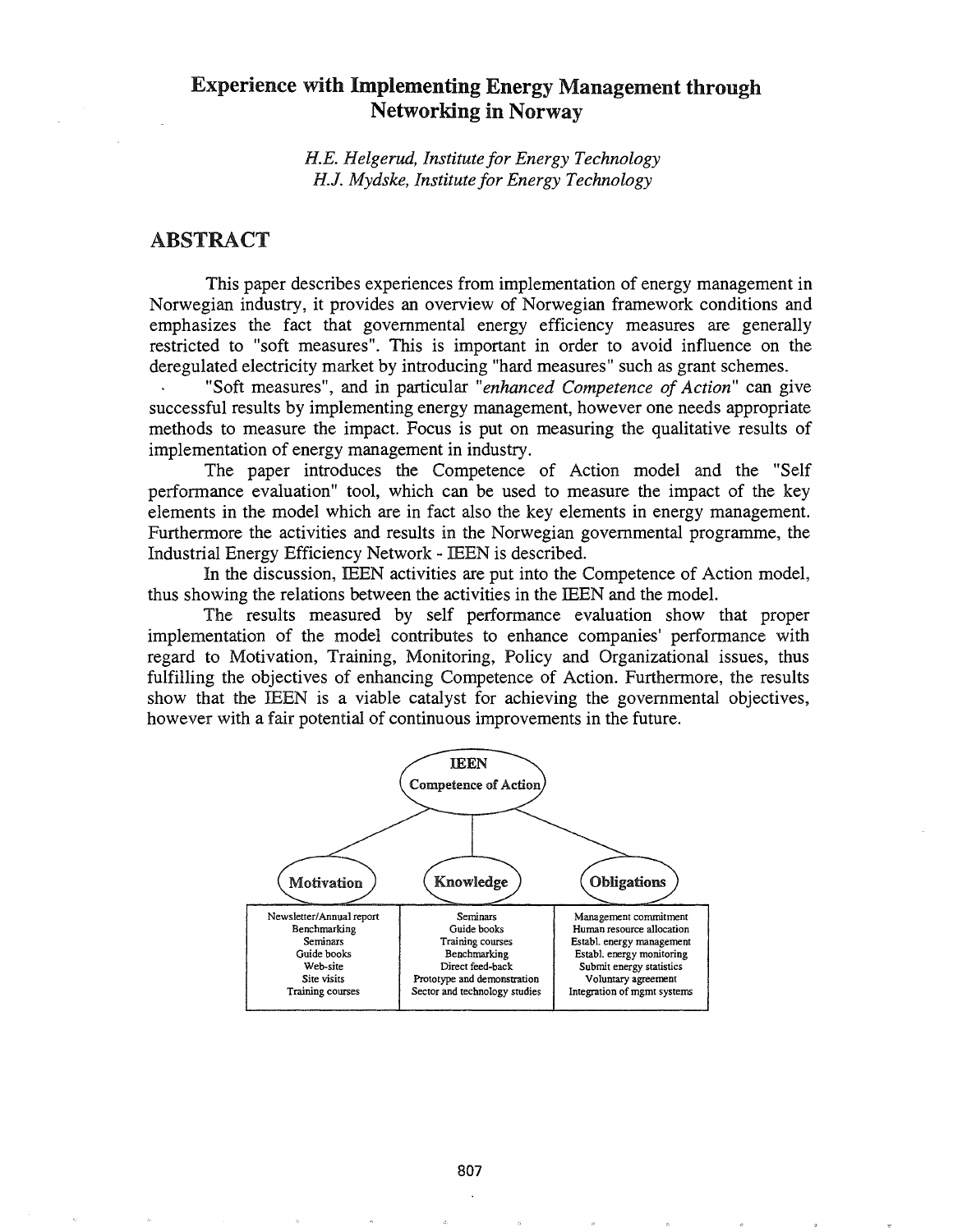## Introduction

The intention behind this paper is to show the effectiveness of implementing energy management in industry through networking, given the framework conditions of the liberalized energy market in Norway and the current governmental energy efficiency policies.

Figure 1 below describes the overall method according to which this paper has been written. Each of the levels and boxes will be further detailed in the paper.





#### Framework conditions

**Energy in Norway** 

Almost all (99.5%) of Norwegian on-shore electricity is produced from hydro power plants. Installed capacity in 1997 was 27.3 MW, capable of producing 112.9 TWh as an average for a mean hydrological year. From 1986 to 1996 total final consumption of energy grew by on average 1.0% per year. The electricity share has been almost constant at approximately 48% of final energy, while solids and gas have increased at the expense of oil. The evolution of final energy consumption is shown in figure 2.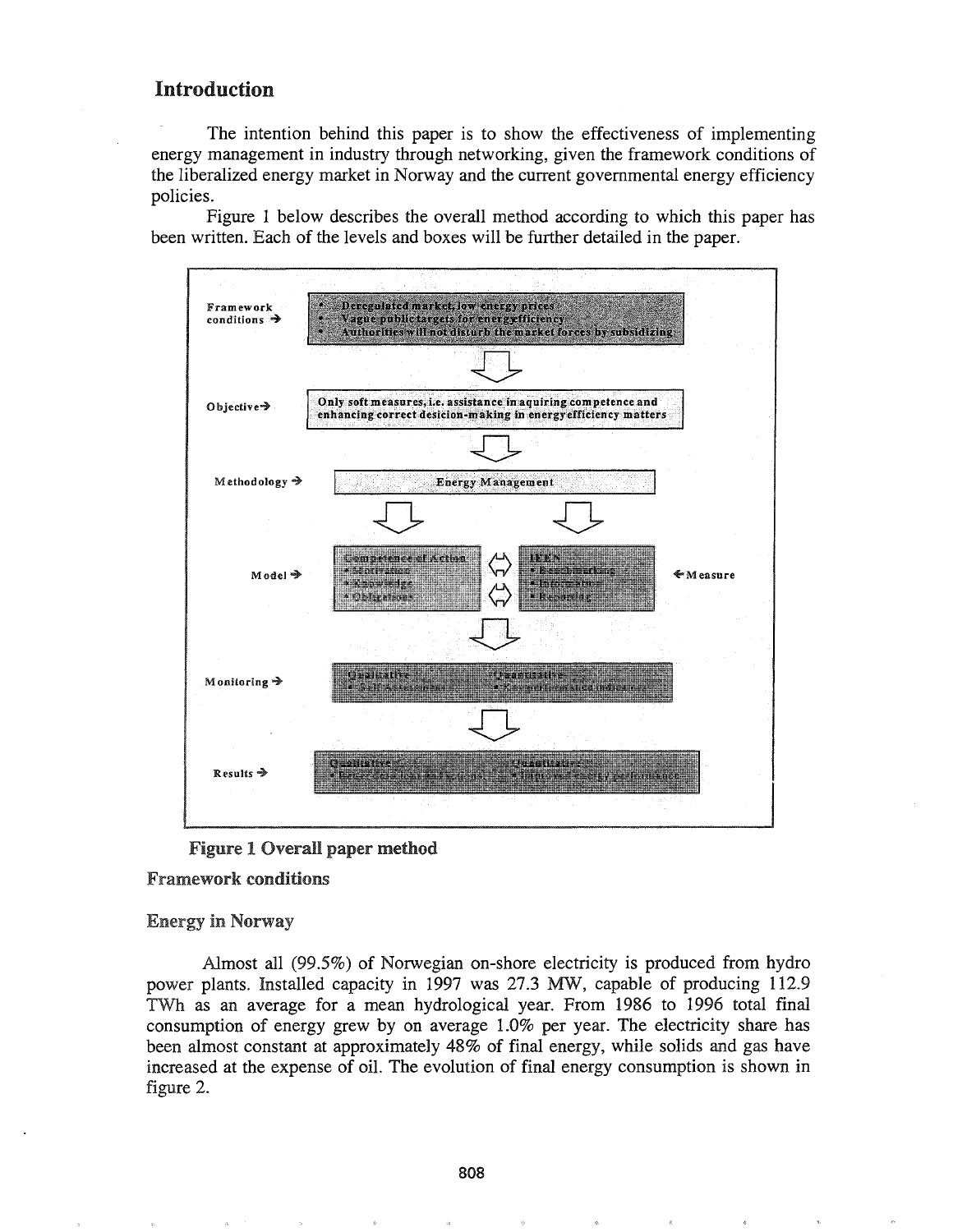

Figure 2 Final Energy Consumption by fuel in 1996.

Presently (1999), there is a fast increasing shortage of domestic hydropower production in a mean year. Net electricity imports in 1997 and 1998 were 4.0 and 3.6 TWh respectively (AIm, Krogh and Mydske, 1998).

### Deregulated electricity market

The Norwegian power market has been formally open to competition since 1991, but real market access for all the end user groups was not established until 1995. Both the practical implementation and market impact have been good on the whole.

The market is now regarded as being sufficiently open in order to realize an efficient market over time.. The table below sums up the development of market access since 1991.

|  | Table 1 Annual changes in the market access regulations for end users |
|--|-----------------------------------------------------------------------|
|  |                                                                       |

|            | <b>Firstnetished he Fresh, Act</b>                                                                |
|------------|---------------------------------------------------------------------------------------------------|
|            | <u>Lecularenter thas significant narks utvarions</u>                                              |
|            | NOK NRU her year nor customer structured as maximum fee for using a simplification that the local |
|            |                                                                                                   |
| -1994      | Maximum for reduced to NOK 4000 per year per customer                                             |
| <b>TER</b> | <b>Anily restaura sempiones establications de Circu</b>                                           |
|            | NOK 246 structuated as maximum for the changing suppliers.                                        |
| 1996       | Hourly metering for electricity consumption in excess of 500 MWh per year.                        |
|            | Jess jare minsted                                                                                 |
| 1998       | All end users can change suppliers on a weekly basis.                                             |
| 1994       | - Hoirly mean his for all meal above means with Wiki                                              |
| 2000       | Reading of all end users at the end of the year.                                                  |
|            |                                                                                                   |

 $1$  NOK = 0,133 US\$

Free trading in electricity is dependent on the establishment of a system for the metering and calculation of how much electricity is bought and sold at all times. Power consumption will change continuously according to the end users' demand for power for heating, lighting, etc. Due to the continuous fluctuations in production and consumption, the value of the power will also change frequently.

As with many other goods, the power price is set before delivery. The price will be dependent on the supply and demand of power for future delivery periods. (NVE 1998)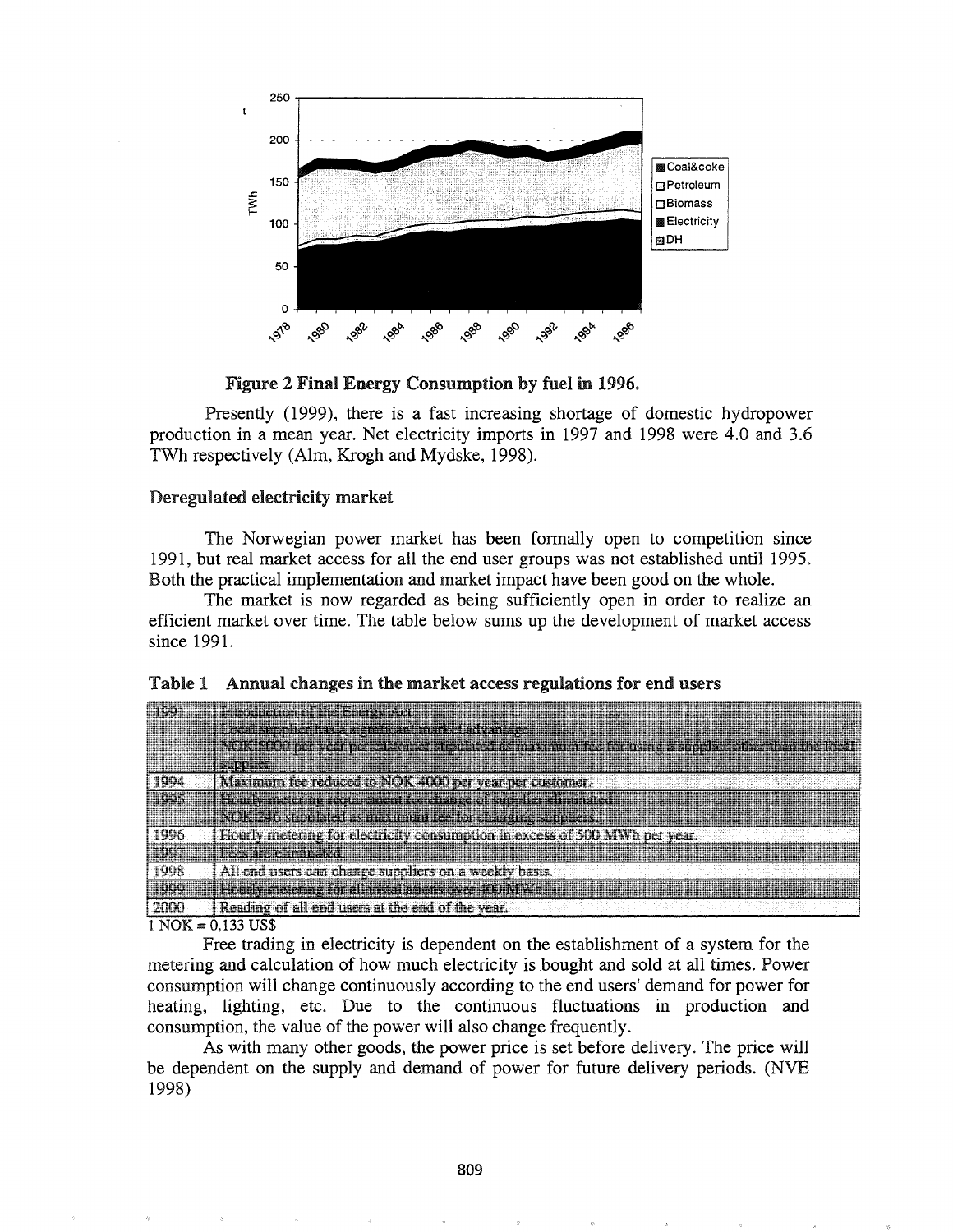#### Constraints on governmental influence

The previously described electricity market is very complex, and Norwegian authorities are therefore reluctant to introduce public measures that can influence the good functionality of this market, such as direct or indirect subsidies. In tum this implies that the other energy markets, the heat market etc will receive little or no subsidies to enhance the introduction of biomass, heat pumps etc.

The solution to date has been to organize the public measures in a way that leave all decisions to be made by the end-users, and focus the public effort on assisting them in their decision-making process. This means that the majority of public energy efficiency measures are what we call "soft-measures", that is measures that aim at enhancing the end-user's competence to decide and act according to what they find being best for themselves, their business and/or of course society at large. However, there is no exact definition of what is best for any of these user groups, and assessments of the quality of these decisions and actions are very difficult to make.

The following section describes the type of energy efficiency measures that have been introduced to the different user groups in Norway.

#### Energy efficiency measures

Energy efficiency has been part of Norway's energy policy since the oil crises in the mid-1970s. The degree to which attention has been focused on energy efficiency, and the funds allocated to energy efficiency measures, have varied. The amounts allocated were particularly high in 1990-1993, when a temporary grants scheme was in operation for energy efficiency measures in private households, the service sector and the industrial sector. In addition to the grant scheme, the state has continuously financed other measures, mainly general information and training activities.

The objective of energy efficiency measures and activities in Norway has always been to ensure rational use of energy resources. Furthermore, in order not to disturb the energy market forces, the use of subsidies to favour certain energy sources or technologies is currently not good policy. The governmental objective is presently to assist end-users in acquiring sufficient knowledge and competence so that they can make correct decisions and act accordingly in matters regarding energy efficiency.

In the following section we will illustrate how the governmental energy efficiency measures and activities are organized in Norway to achieve the above mentioned objectives.

### Institutions and organization

Figure 3 shows how official energy efficiency work in Norway is organized. The role of the Ministry of Petroleum and Energy is to ensure that state funds are allocated rationally, draw up a long-term strategy for energy efficiency, and evaluate changes in the use of energy-efficiency instruments.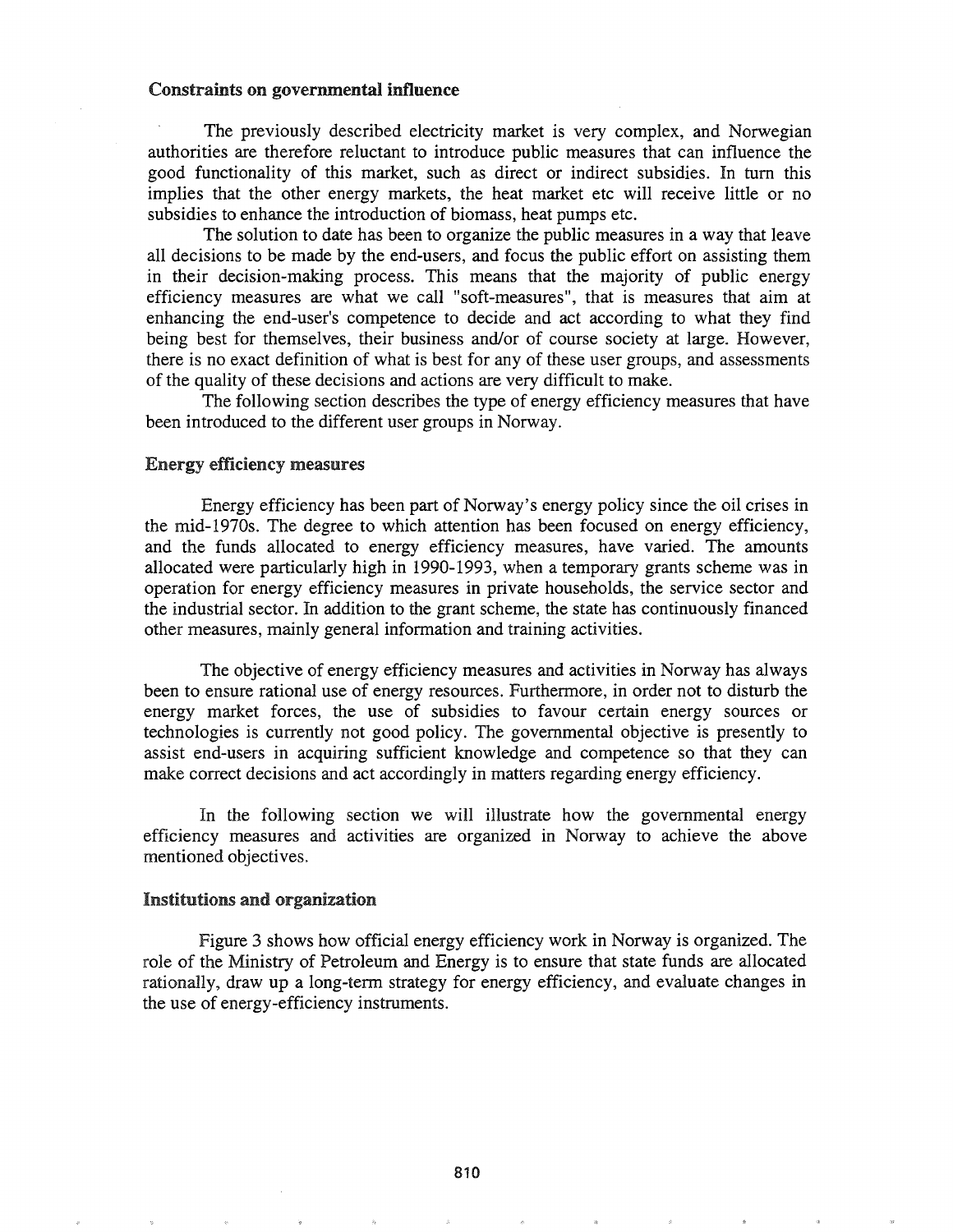

Figure 3 Energy Efficiency in Norway, Organization

Experience shows that one important barrier to greater activity in this field in Norway is lack of knowledge. Information and training, together with the introduction of new technologies, are therefore the most important instruments available to the authorities.

Operating agents: The Norwegian Water Resources and Energy Directorate (NVE) is responsible for administration of governmental efforts in this field. It has chosen to delegate responsibility for practical implementation of the various measures to operating agents outside the central government administration, and these were appointed in the course of 1995. The sectors and activities covered are:

- .. Industry
- Buildings
- Information and training
- Campaigns
- Introduction of innovative energy technologies

Regional Energy Offices: Pursuant to the Energy Act of 1991, energy utilities which hold local area licences are required to implement certain energy efficiency measures vis-a.-vis users in the area. The authorities are encouraging the establishment of regional centres to organize such activities. The first centre opened in August 1994 in Sør-Trøndelag County. By the end of 1997, centres had been established in all 19 counties. The regional energy efficiency centres are responsible for local information and training activities. They cooperate with the Infonnation Centre for Energy Efficiency in arranging courses and meetings. The centres can also provide customers with basic advice on energy efficiency. The centres' activities are based on the statutory duties of the energy utilities, which include the provision of information and advice on energy efficiency. These activities may be financed by a supplementary charge of up to NOK 0,003 per kWh included in the transmission tariff at the lowest grid levels. The centres are to be open to other participants than the energy utilities, such as oil companies.

## Budget

The Governmental energy efficiency budget in 1996 was 100 MNOK (13 MUS\$). The budget increased to 148 MNOK (20 MUS\$) in 1997, 173 MNOK (23 MUS\$) for 1998 and the proposed budget for 1999 is 270 MNOK (36 MUS\$).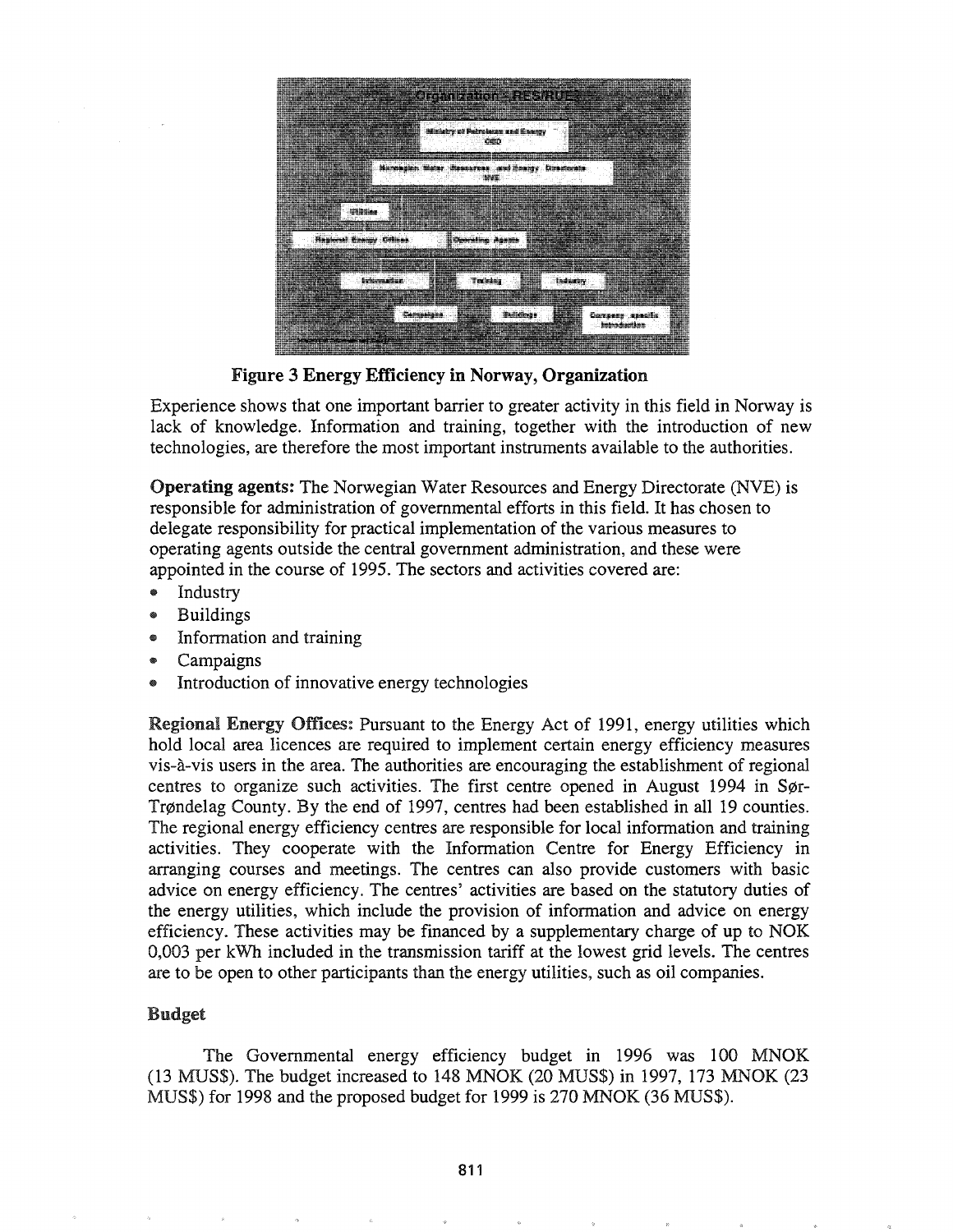## Methodology - Energy Management

As described in the above, governmental energy efficiency objectives will be achieved by the implementation of "soft measures". Energy management is seen as a strategic approach in this sense and furthermore a prerequisite for achieving energy efficiency improvements.

Experiences with successful implementation of energy efficiency in the industrial sector indicate that energy efficiency is not exclusively determined by economic decisions but depends to a large extent on the existing company culture, and on the engagement of firm internal key actors and their interaction within the organization (DGXII 1998). To secure the company energy supply in terms of amount, quality and price, energy management has to be an integral part of everyday practice through an ongoing process of gaining lasting motivation and efficiency knowledge.

Following the methodology of traditional "Business Excellence", the company's long term objectives can only be reached through continuous improvements of all factors affecting the defined Critical Success Factors (CSFs). This methodology can also be applied to energy management, and we may call this *Energy Management Excellence* or *Competence of Action.* This approach will, by way of both qualitative and quantitative improvements in energy performance, in time also give measurable energy efficiency results. In this paper we will not focus much on the *quantitative* or technical energy efficiency results, which are normally measured by different monitoring, benchmarking and statistical methods. However, we will focus on the monitoring of the qualitative progress of energy management for which a simple model has been developed. The model will be described in the following, and is based on the most significant CSFs in energy management (lEA 1995).

#### Competence of Action - model

The key elements in the Competance of Action model are described below.

### Motivation

Energy cost often represent a small part of total costs, energy prices are still relatively low and stable, and energy is treated as an overhead rather than as a raw material cost. Due to the above, energy is given low priority in terms of management attention in many industrial organizations. Thus managers are not directly accountable for its use and as a result energy is being wasted.

In our model we have defined information and rewards (or penalty) to be critical success factors for increased motivation. Effective use of external (case studies and benchmarking) and internal (energy monitoring) information will stimulate people to act. General management procedures should provide appropriate information with regard to energy, to the right people at the right time. Another important issue to motivate the staff to save energy is to give rewards to people that contribute to reduce the energy use..

#### Knowledge

It is not enough to be motivated if you don't know how to act or make the right decision. Knowledge is essential to everyone in the organization with some influence on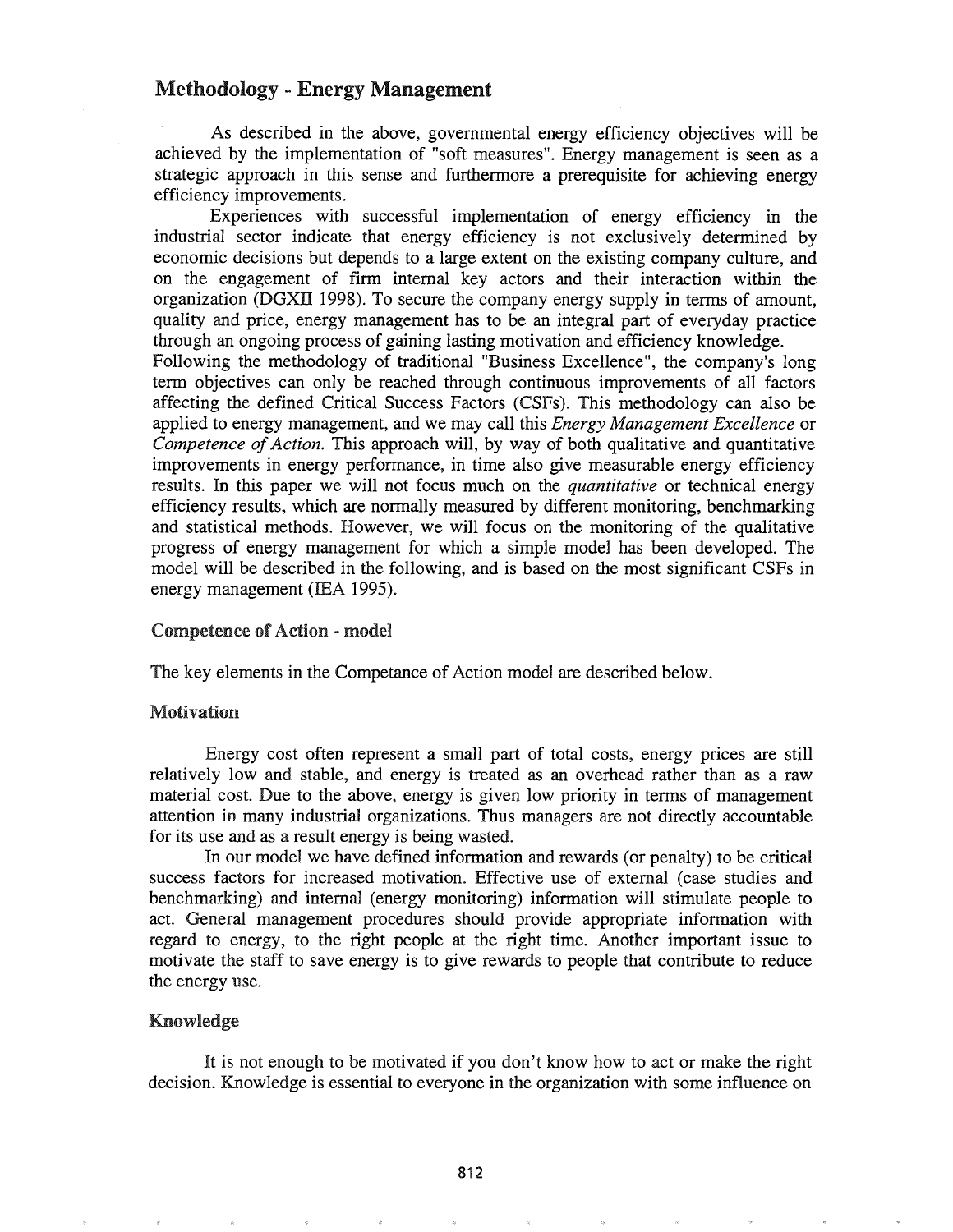the energy bill. Key people need special competence, and targeted and energy related training schemes should be part of the company's career development programmes.

Monitoring energy use gives valuable knowledge about the energy use, new opportunities for saving as well as maintaining savings from any existing efficiency investments. Key performance indicators are of great value for internal monitoring, but also for benchmarking with other competitors.

#### Obligations

To succeed, energy management needs full support of senior management. One success criterion is to include and state this clearly in the company policy. This constitutes a clear commitment for the company, with regard to both internal and external expectations. The policy has to be followed up with targets, action plans, monitoring and evaluation. This also requires a good organization with well-established routines and clear delegation of responsibilities.



Figure 4 Competence of Action - Model

#### Evaluating Energy Management

It is difficult to monitor qualitative indicators like energy management. However, some relevant methodologies exist and the IEEN has adopted one based on a model described by CADDET (IEA, 1995). In our case the model has been slightly modified, and the "IEEN-version" is described in Table 2. The model has a three-level score for assessing the development of energy management and is done by selfassessment within the company.

| Level | Motivation                                                               | Training                                                                     | <b>Monitoring</b>                                                                   | Policy                                                                                       | Organization                                                                                                                                                               |
|-------|--------------------------------------------------------------------------|------------------------------------------------------------------------------|-------------------------------------------------------------------------------------|----------------------------------------------------------------------------------------------|----------------------------------------------------------------------------------------------------------------------------------------------------------------------------|
| 3     | Information is<br>used actively to<br>motivate all<br>employees          | Targeted and<br>energy related<br>training of<br>management and<br>employees | Regular<br>registration,<br>processing and<br>follow-up of<br>energy data           | Energy policy is<br>established, for instance<br>as part of the<br>is known to all employees | Energy management is fully<br>integrated in business<br>management with well<br>environmental policy, and established routines and clear<br>delegation of responsibilities |
| 2     | Informal, ad-hock<br>information to<br>selected groups in<br>the company | Key-personnel<br>attend training<br>courses on own<br>initiative             | Regular<br>registration of<br>energy data, but<br>no further use of<br>the material | Energy policy is<br>established, but only<br>rarely known within the<br>company              | Partly established energy<br>management, however, with<br>vague routines and<br>responsibility areas.                                                                      |
|       | No, or hardly any<br>information to the<br>employees                     | No, or hardly any<br>energy related<br>training activities                   | No, or hardly any<br>internal energy<br>monitoring                                  | No energy policy is<br>established                                                           | No energy mgmt. routines<br>have been established                                                                                                                          |

|  |  |  | Table 2 Model for energy management evaluation |  |
|--|--|--|------------------------------------------------|--|
|--|--|--|------------------------------------------------|--|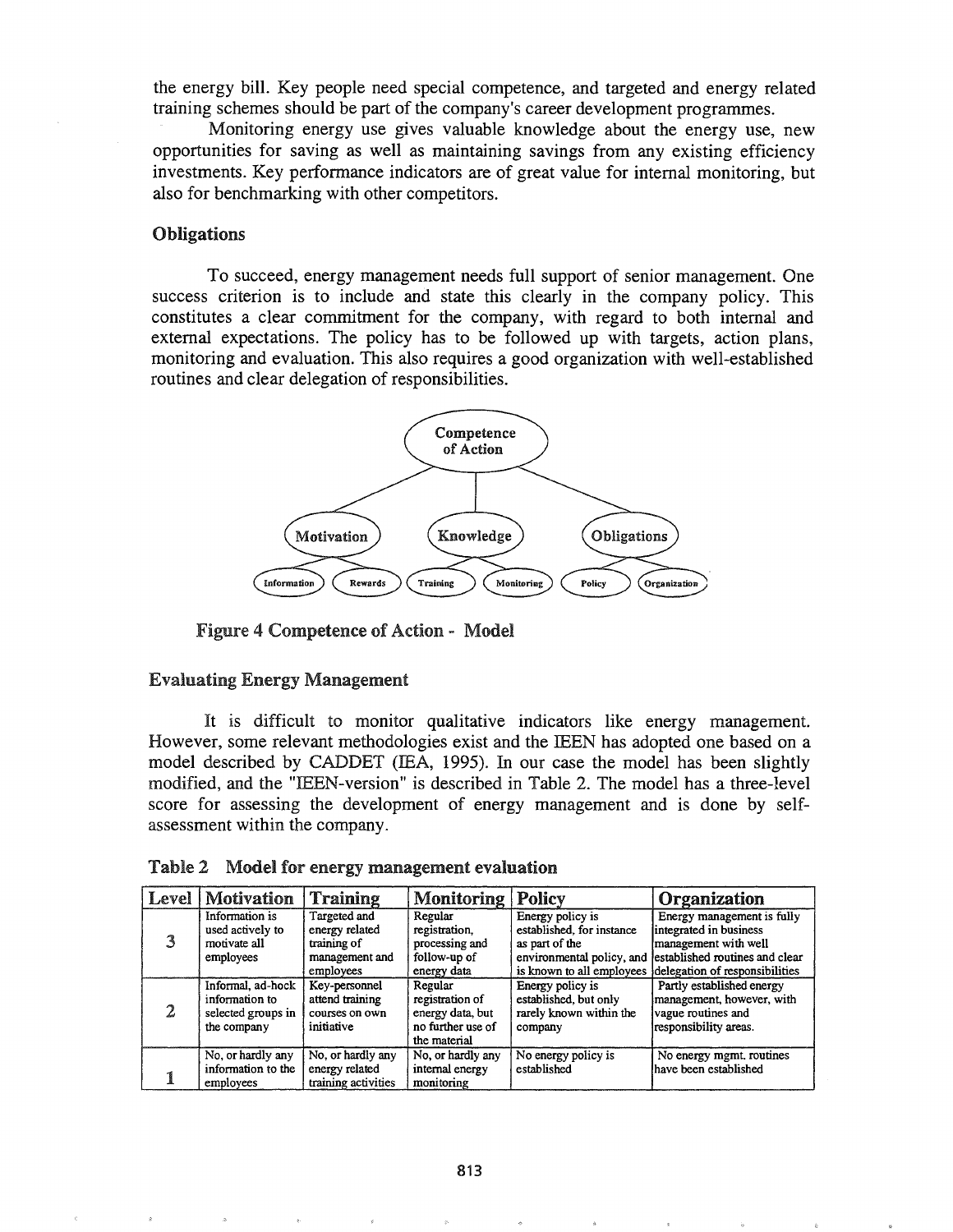## Industrial Energy Efficiency Network

The main objective for the Industrial Energy Efficiency Network programme (IEEN) is to focus on energy efficiency in SMEs, and to improve the ability of individual companies to make correct decisions in matters regarding energy and environment. (Competence of Action) The IEEN 570 members' accounts for about 40% of the energy use in industry. The network, with a total budget of 1.5 mill US\$ in 1997, is financed by the Norwegian Water Resources and Energy Directorate (NVE) and is governed by an executive committee of industrial representatives, as illustrated in figure 5. The operating agent for industry, Institute for Energy Technology (IFE) is responsible for the secretariat and daily administration of the network and its activities.

General agreements are made with industrial sectors through their trade associations, and individual companies may then voluntarily join the IEEN. At present the only requirement for membership is the provision of an annual statement of energy consumption and production volume.



Figure 5 Organization of the IEEN

The executive committee of industrial representatives is authorized to establish strategy and a programme of work within the overall external budgetary framework. The industry also has a high degree of influence through the sectorial contact groups, which develop priority lists and action plans for annual activities in their sector. In practice this implies that each sector may adapt IEEN core activities, tailor-made for specific needs.

In each member company there is a contact person in charge of interaction with the secretariat. In addition the IEEN acts as a communication link between the industry, energy consultants, suppliers of products and services and the authorities, with the aim of reducing existing information barriers between them.

As mentioned, the main objective of the IEEN is to improve industrial companies' in-house ability to make optimal decisions regarding energy and the environment. (Competence of Action) The current IEEN strategy is based on the elements described in the following.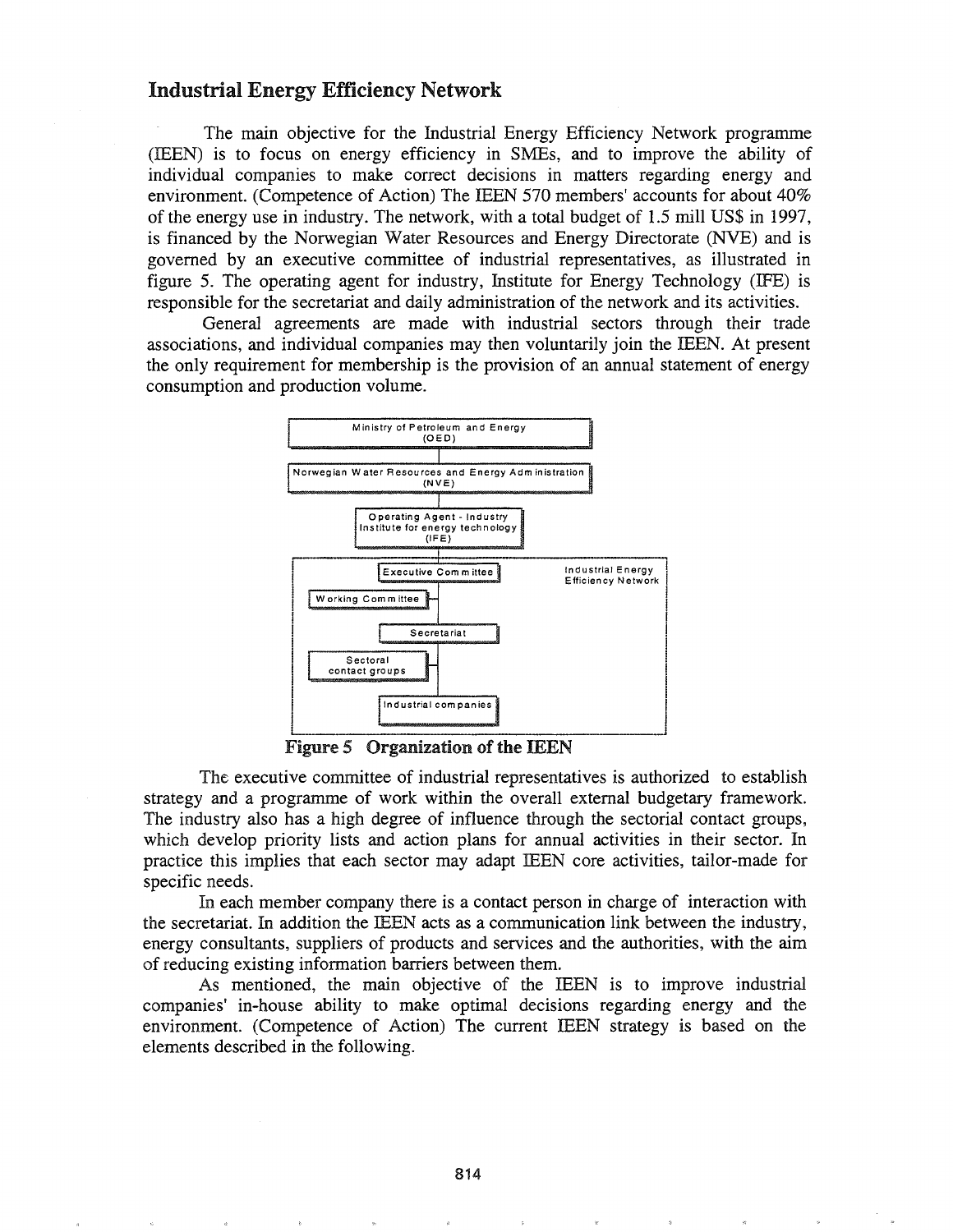## Information and motivation

The main information and motivation activities are based on publications and tailor-made, sectorial seminars and workshops. Two regular publications are issued to provide relevant information to the IEEN members;

- 1. The quarterly newsletter "Enøk Forum" is issued by the Operating Agent for Information and covers energy efficiency and renewable energy in general. However it includes editorials, news flashes and comments relevant to the industrial sector specifically.
- 2. The IEEN Annual report (IFE 1998) is issued annually, and is the main site for the presentation and discussion of the benchmarking data supplied by the IEEN members.

The recently established web-site, (www.enoknorge.no) will also be important to update the industry on ongoing activities. Furthermore, guide books, site visits, training courses, tailor-made seminars and targeted information such as descriptions of successful ED-projects and IEA CADDET material are other instruments to stimulate the industry.

### Benchmarking on specific energy consumption

A key IEEN activity is the benchmarking of specific energy consumption in different sectors. This benchmarking is based on annually submitted company reports on energy consumption and production output. These reports are quality controlled and processed to obtain average company specific and sectorial benchmarks of specific energy consumption. In general, if there are large differences in energy consumption of different manufactured products, statistical methods, such as multi-variable regression analysis, are used to obtain sectorial specific energy consumption figures. The IEEN annual report presents company specific energy data in an anonymous manner and thus actively used to motivate companies to improve their energy efficiency.

### Prototype and demonstration projects

A decisive factor for industry to invest in more energy efficient technologies is to demonstrate its economic profitability. The IEEN does this by identifying best practice examples of energy efficiency projects, monitoring them and producing project reports for distribution to target groups. The IEEN may finance part of the investment in such demonstration projects, limited to 50 % of the total costs.

#### Sector and technology studies

Sector and technology studies are important tools to investigate energy efficiency potentials within sectors. These studies may be regarded as sectorial energy audits, and are also performed for new sectors prior to joining the IEEN. In case of market introduction of a new technology that may be applicable to several sectors, there are normally incomplete assessments available on the energy efficiency potential of this particular technology in the different sectors. Targeted studies may then be funded and undertaken within the IEEN to assess such potentials.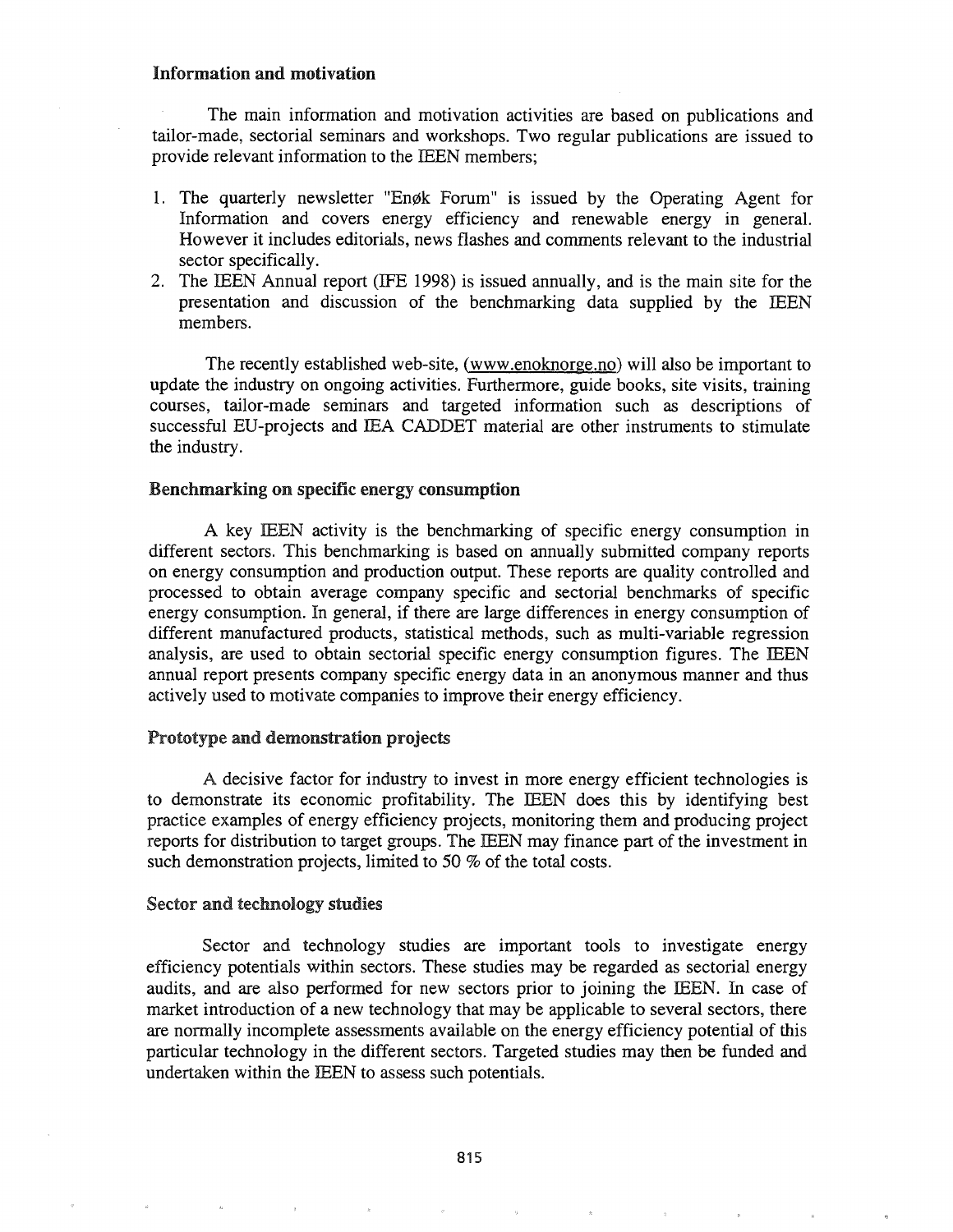#### Energy management and analysis support

A new and important service to IEEN members is energy management and analysis support, and about 50% of the IEEN annual budget is currently allocated to this purpose. As a member of IEEN, a company, plant or site is offered experienced energy consultant assistance in designing and implementing an energy management system, more or less free of charge. A group of 30 consultants which are pre-qualified by IEEN, offer assistance to the companies in implementing energy management. Energy management is not a goal in itself, but it helps the company to secure the energy supply in terms of amount, quality and price. Being a tool for obtaining continuous improvements with regard to energy efficiency and choice of energy sources, energy management does not differ significantly from other management systems. In most cases energy management can therefore be successfully integrated into the company's existing routines and administrative systems. The IEEN can be seen as being a catalyst in this process.

During the last three years more than 120 companies within the Industrial Energy Efficiency Network have taken benefit from the Network's Analyses Support Scheme to establish energy management or carry out an energy audit.

#### Results

Criteria for successful energy efficiency activities can be measured by quantitative indicators (reduction of energy consumption) and qualitative indicators (Competence of Action). Figure 6 shows the average results from self-performance evaluations carried out in 120 IEEN companies, after having implemented energy management. The evaluation methodology is described in detail in Table 2.

Provided that it is an unrealized energy efficiency potential that is economically profitable, increased Competence of Action will also result in action. Based on the reported energy data, IEEN provides key performance indicators which can be used to monitor the development of specific energy consumption.



## Figure 6 Improvement in Competence of Action after implementing Energy Management

A majority of the members can refer to positive results in terms of increased production and reduced specific energy consumption (kWh/produced unit). Although the results are sensitive due to the choice of reference year and changes in production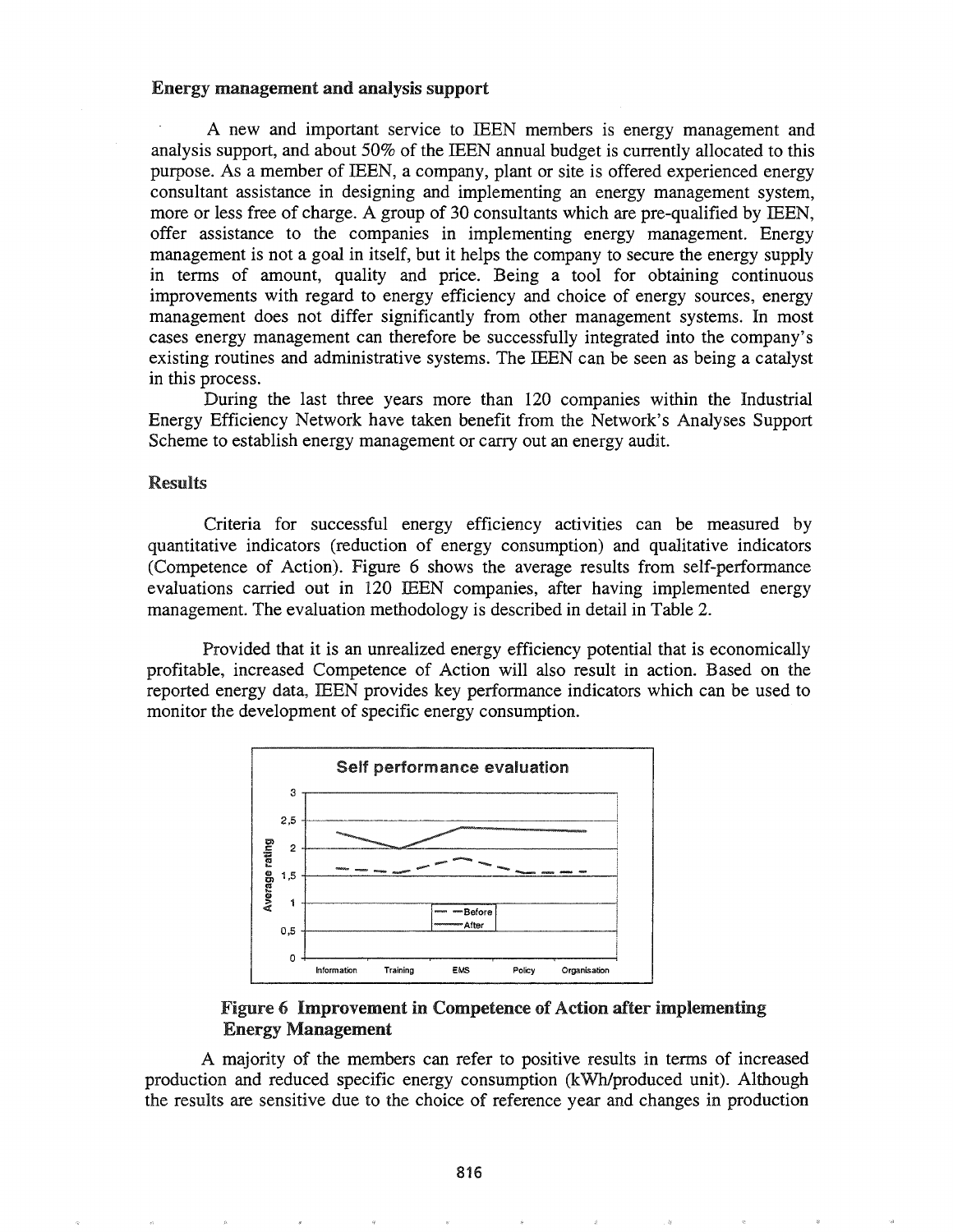(different products, different quantities), yet it gives an indication on the development with regard to energy efficiency in Norwegian industry. Figure 7 shows the change in specific energy consumption in % from 1995 to 1997 for 12 sub-sectors (IFE 1998). The energy savings represent 290 GWh or about 1% of the total energy use in the member companies.



Figure 7 Change in specific energy consumption from 1995 to 1997 within IEEN companies

The results are supported by a separate market survey (MMI 1998) that shows that 60% of the companies have carried out energy efficiency activities during the last two years. Furthermore, 79% of those state that these actions have been highly or quite profitable, and 90% of the companies in IEEN fully or partly agree that the membership is important to promote energy efficiency in industry.

## Discussion

Based on the original model, with the description of the different IEEN activities built in, figure 8 hows the resulting IEEN Competence of Action model. This resulting model is a tool for further and continuous improvements of the IEEN.



Figure 8 IEEN-Competence of Action